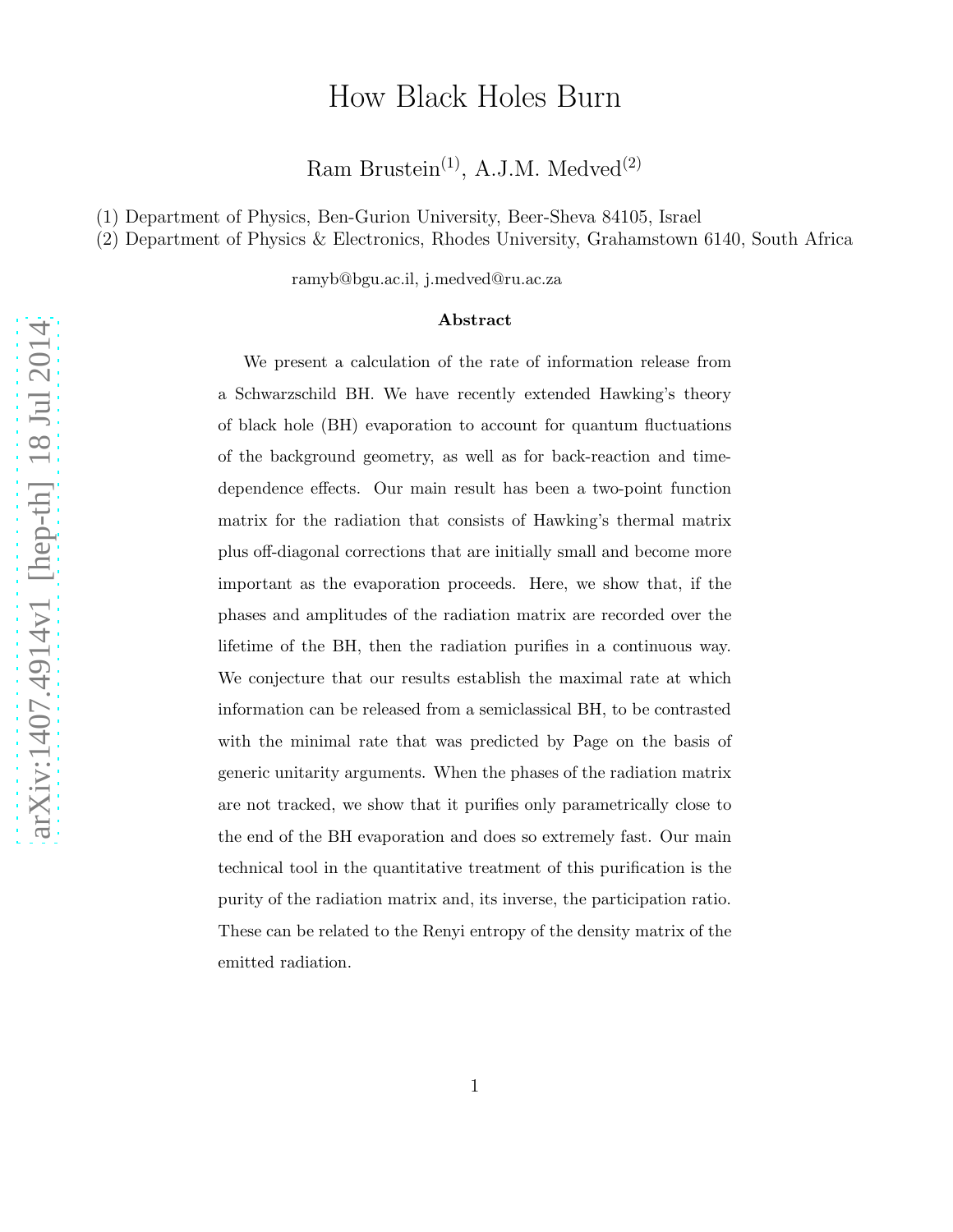# 1 Introduction

The tensions between gravitational and quantum theory are pushed to the forefront in Hawking's famed calculation showing that a black hole (BH) emits radiation [\[1\]](#page-18-0). On one hand, this is an elegant picture where ideas from gravity, quantum theory and thermodynamics converge in a single arena [\[2\]](#page-18-1). On the other, accepting the Hawking calculation at face value, one is confronted with the choice of surrendering either quantum unitarity [\[3\]](#page-19-0) (also, [\[4,](#page-19-1) [5,](#page-19-2) [6\]](#page-19-3)) or Einstein's equivalence principle [\[7\]](#page-19-4) (also, [\[8,](#page-19-5) [6,](#page-19-3) [9,](#page-19-6) [10\]](#page-19-7)).

Keeping unitarity as the basic principle, Page [\[11\]](#page-20-0) has proposed the following framework for understanding the phenomenon of BH radiation: Since the BH and the emitted radiation together form a single pure state, he argued that the form of the density matrix of the Hawking radiation is determined by its own dimensionality relative to that of the BH Hilbert space. He then views the BH as the "purifier" of the radiation in some random basis, and so a random unitary transformation relates this basis to that in which the whole density matrix has a single entry. That such a basis exists is the minimal requirement that any unitary model of BH evaporation has to obey. We expect a dynamical model to provide additional information about the nature of this basis. Page's model thus defines the minimal amount of information that has to be released from a BH if the evaporation process is unitary and if one has access to all the entries of the radiation density matrix.

The challenge for anyone with a concrete physical model of BH evaporation is to calculate the amount of information released from the BH and show that the radiation then purifies at a rate that is at least the Page rate. Indeed, Strominger has already proposed that calculating the rate of infor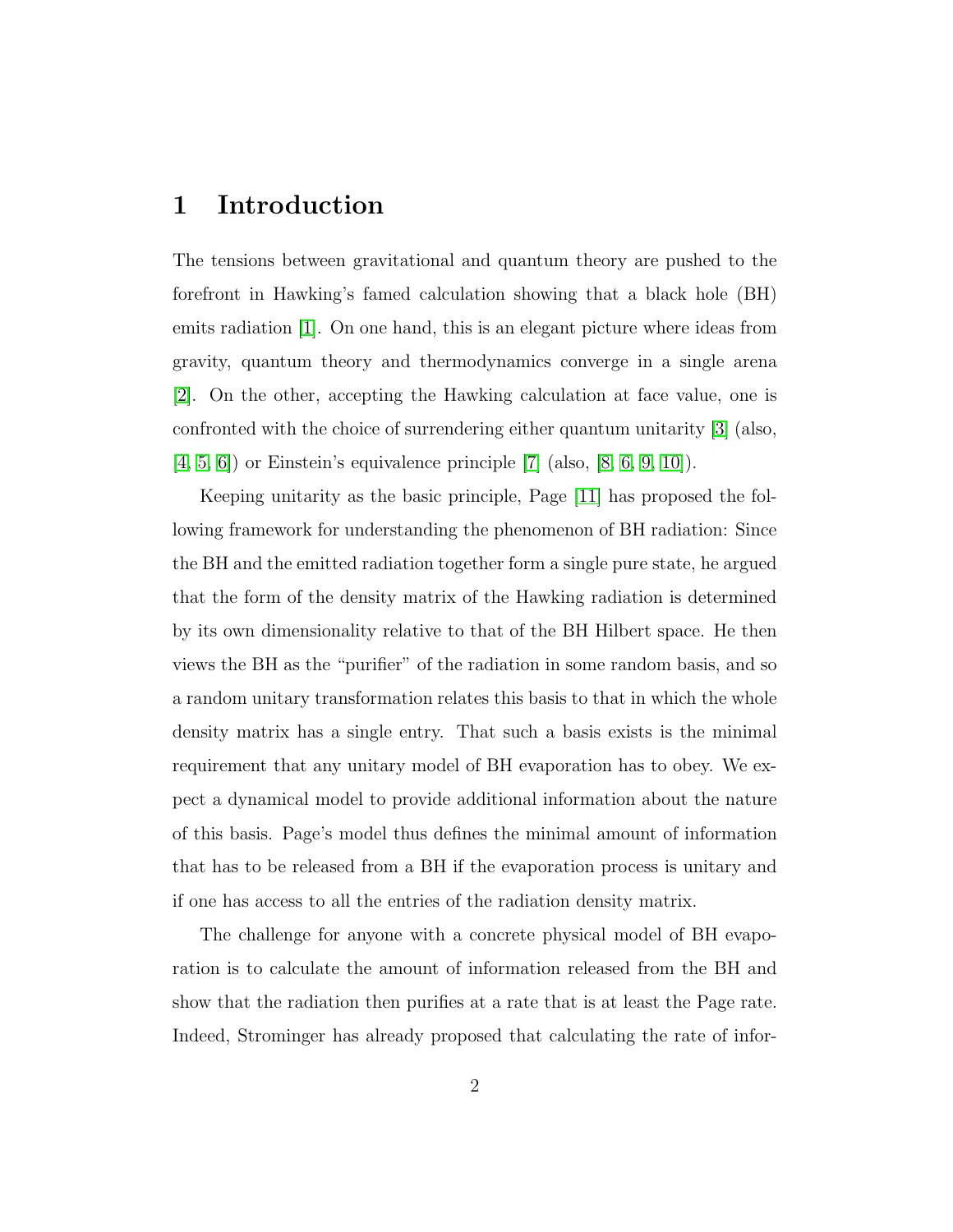mation flow from an evaporating BH would signify a true understanding of the dynamics and thus a resolution of the BH information paradox [\[12\]](#page-20-1).

Here, we present a calculation of the rate of information release from a Schwarzschild BH. We calculate the participation ratio — the inverse of the purity — of the two-point function matrix for the Hawking radiation.  $^{\rm 1}$  $^{\rm 1}$  $^{\rm 1}$ The participation ratio can be related to the Renyi entropy of the density matrix of the emitted radiation, as both quantities estimate the number of non-vanishing eigenvalues of the density matrix. The Renyi entropy can be compared to the Renyi entropy in the Page model, thus allowing us to compare the rate of infomation release in our model to that of Page. What we find is that, if the phases and amplitudes of the radiation matrix are recorded over the lifetime of the BH, then the radiation purifies in a continuous way and faster than the Page rate. On the other hand, when the phases of the radiation matrix are not "tracked" in this manner, the radiation purifies at a slower rate than that of Page's model. The reason for this discrepancy is clear: Some of the correlations among the outgoing radiation are missed. The radiation starts to catch up with the Page model only at a time parametrically close to the end of the BH evaporation and does so extremely fast.

It has been suggested by one of the authors that the issues with Hawking's calculation and, more generally, those with quantum field theory in curved space can be traced to neglecting the fluctuations of the background geometry [\[13\]](#page-20-2). (For similar ideas, see [\[14,](#page-20-3) [15,](#page-20-4) [16,](#page-20-5) [17\]](#page-20-6).) The importance of accounting

<span id="page-2-0"></span><sup>&</sup>lt;sup>1</sup>This matrix was called the "density matrix" in our previous articles. We will refer to it here as the "radiation matrix" and the "density matrix for the radiation" will mean just that.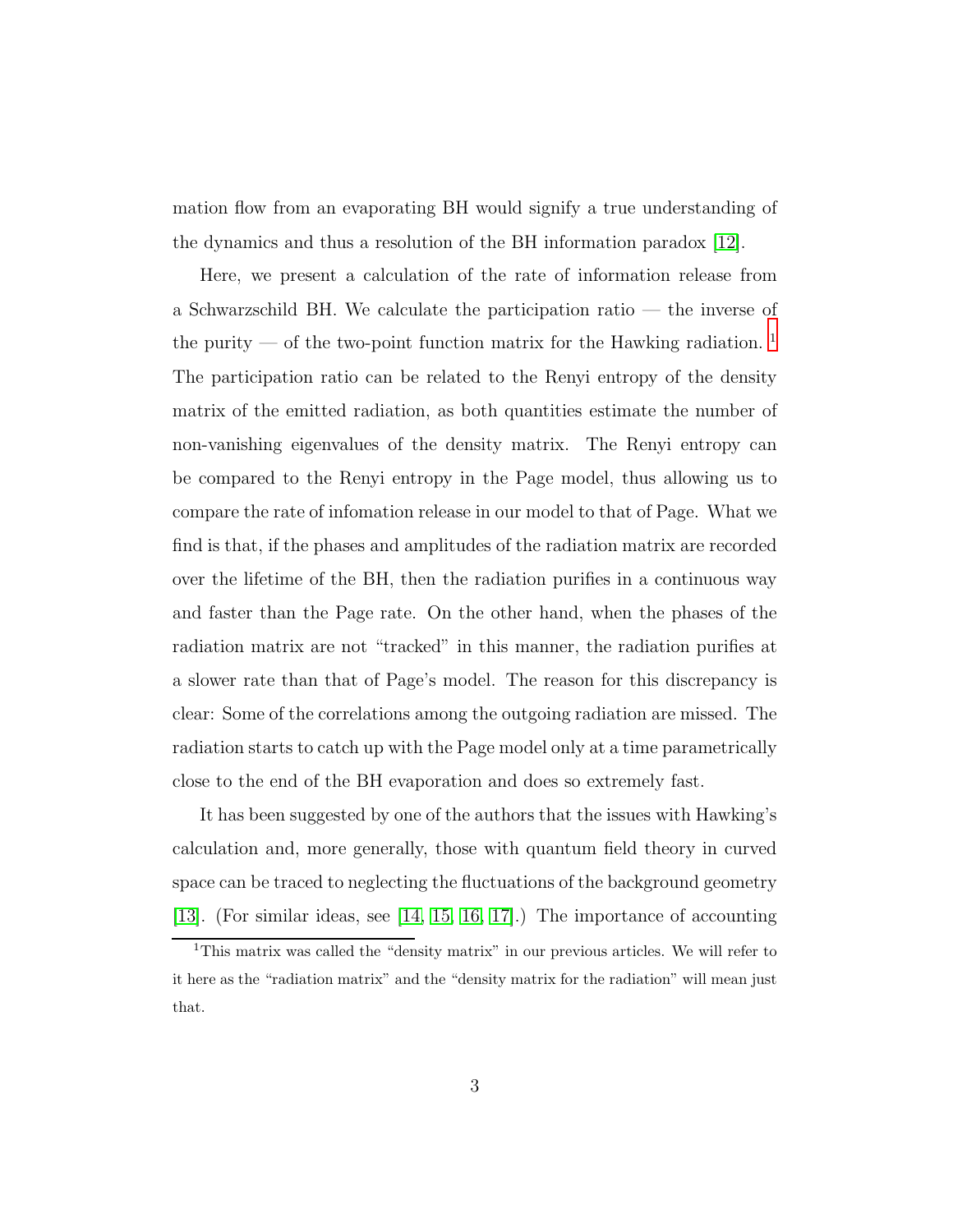for a quantum fluctuating background may be contrary to expectations but has been explicitly shown to revise some of the standard premises of BH physics [\[18\]](#page-20-7).

We have, more recently, put this idea to the test by directly addressing Hawking's model of BH evaporation. Assigning the incipient BH a quantum wavefunction and then repeating the steps of Hawking's calculation, we have found that the radiation matrix picks up perturbatively small corrections [\[19\]](#page-21-0). These corrections lead to off-diagonal matrix elements in Hawking's basis that appear negligibly small but act collectively in such a way that purification of the radiation seems feasible. In our first attempt, however, we were only able to make quantitative statements about what happens until the midpoint of evaporation, the so-called Page time [\[11\]](#page-20-0).

Later on, we further refined the Hawking calculation by accounting for, in addition to the background fluctuations, the different emission times of the particles and how these modes back-react on the collapsing matter [\[20\]](#page-21-1). The main result of the calculation was an explicit form of the radiation matrix. We have also established the existence of a novel time scale, the coherence time  $t_{coh}$ . This scale originates as the time interval over which the BH wavefunction changes significantly and determines the temporal extent of coherent radiation. This is the time period after emission that the phases of the emitted particles are still accessible without "tracking" (in the sense described above). Consequently,  $t_{coh}$  sets the rate at which information is transferred out of the BH.

Typically, the coherence time goes as the square root of the BH entropy in dimensionless units  $(i.e.,$  in units of number of emitted particles) or as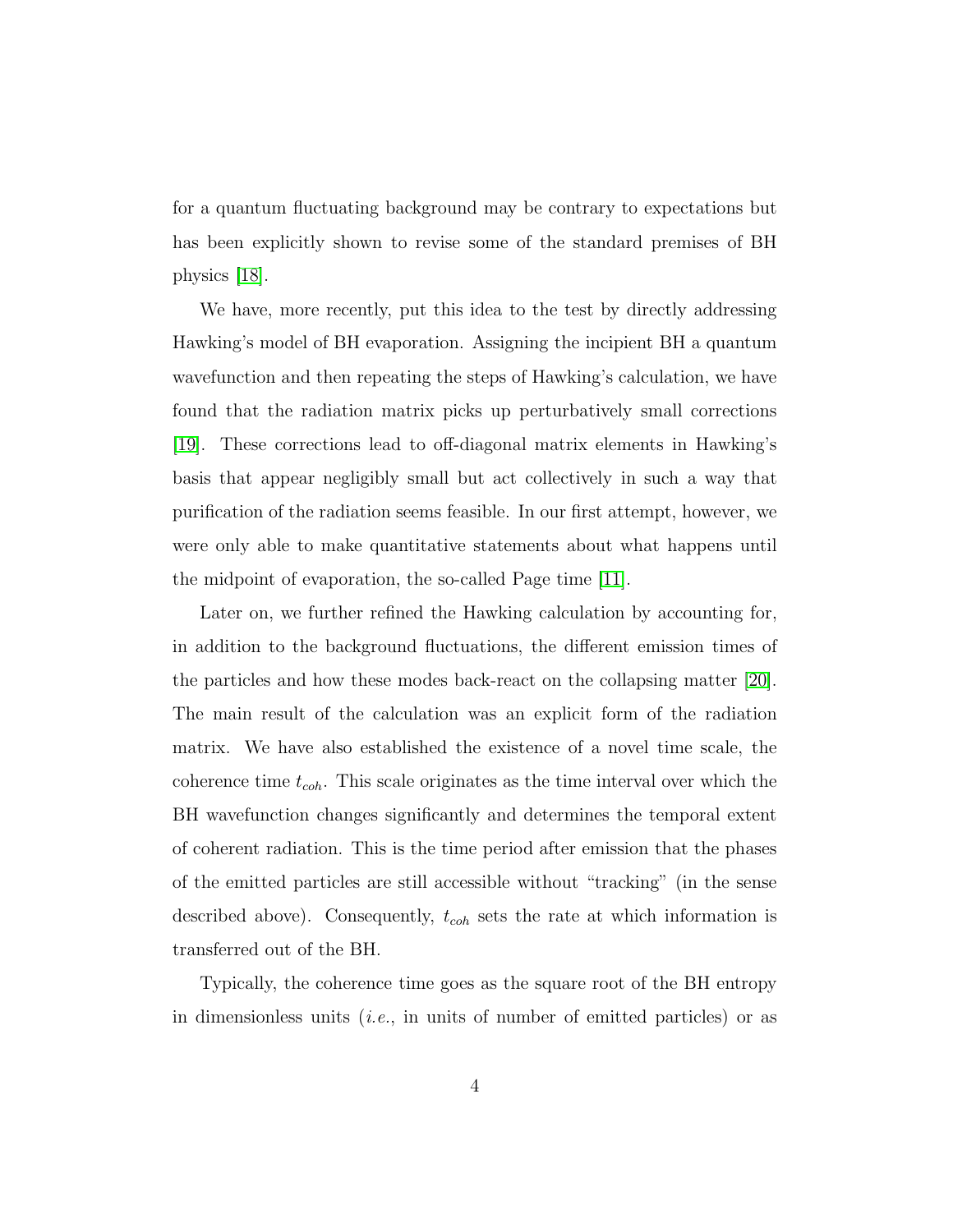the product of the BH entropy and the Planck length in Schwarzschild units. This is parametrically shorter than the Page time, which scales as the entropy or as the product of the entropy and the Schwarzschild radius, respectively.

The coherence time also plays a prominent role in defining the phases of information release. For instance, one interval of coherence time after the birth of the BH is when the first bit of information in released. If the radiation amplitude and phases are not tracked (see below) then one interval before the end of evaporation is when information begins to rapidly stream out. In general, we refer to the onset of this era of rapid information release as the transparency time  $t_{trans}$ , although the technical definition of  $t_{trans}$  will be slightly modified in the analysis to follow.

In a related discussion [\[21,](#page-21-2) [22\]](#page-21-3), we have similarly extended Hawking's pairproduction picture of BH evaporation [\[3\]](#page-19-0). This enabled us to construct a coefficients matrix for the state of the in–out pairs that is formally similar to the radiation matrix but having a different interpretation. The off-diagonal elements now represent deviations from the standard thermofield-double state and the coherence time represents the effective lifetime of a negative energy in-mode.

The remainder of this section reviews the relevant formalism; then the main analysis and results are presented in Section 2. We conclude in Section 3 by discussing our results from the pair-production perspective and conjecturing that our model (with tracking) establishes the maximal rate of information transfer from a semiclassical BH.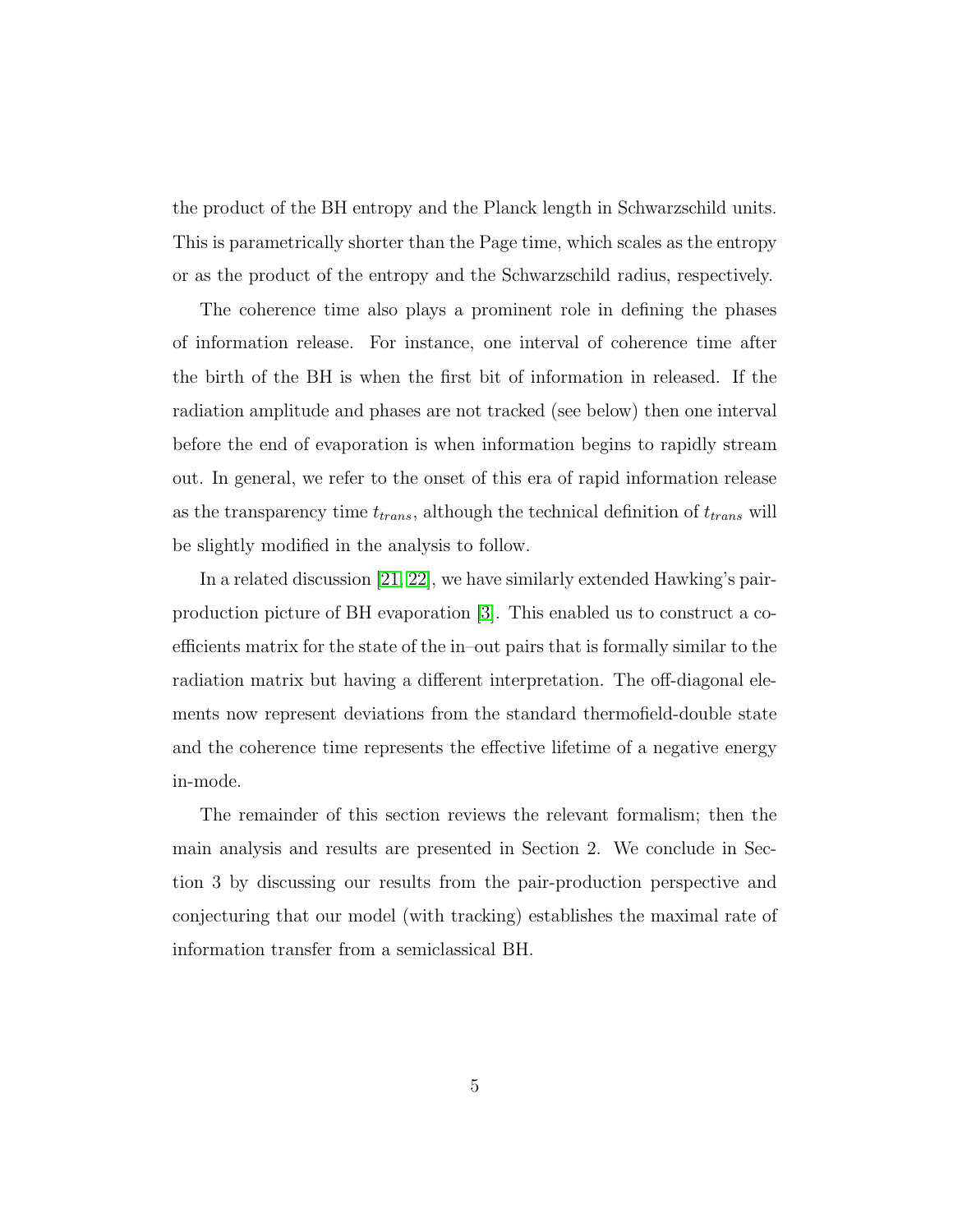<span id="page-5-0"></span>Let us recall our multi-particle two point function matrix for the radiation,

$$
\rho_{SC}(\omega, \widetilde{\omega}; N_T; N', N'') = \frac{1}{N_T} \rho_H(\omega, \widetilde{\omega}) \delta_{N', N''} |N'\rangle \langle N''|
$$
\n(1)

+ 
$$
\frac{C_{BH}^{1/2}(N_T)}{N_T} \Delta \rho_{OD}(\omega, \widetilde{\omega}) D(N_T; N', N'') e^{i\Theta_{N'N''}} [1 - \delta_{N',N''}] |N'\rangle\langle N''|.
$$

Here,  $N_T$  is the number of emitted particles and serves as the time parameter, N' and N'' are particle emission "times"  $(1 \leq N', N'' \leq N_T)$ . Also,  $C_{BH}(N_T) = 1/S_{BH}(N_T)$  is a perturbative "classicality" parameter and  $D(N_T; N', N'')$  is a "suppression" factor that is defined by

$$
D(N_T; N', N'') = \frac{1}{2} \left( e^{-\frac{1}{4} \frac{[C_{BH}(N')(N_T - N')]^2}{C_{BH}(N_T)}} + e^{-\frac{1}{4} \frac{[C_{BH}(N'')(N_T - N'')]^2}{C_{BH}(N_T)}} \right) \ . \tag{2}
$$

The radiation matrix in Eq. [\(1\)](#page-5-0) is of dimension  $N_T \times N_T$ . This should be compared to the dimensionality of the density matrix for the radiation  $\hat{\rho}(\omega, \tilde{\omega}, N_T)$ , which is  $N_T! \times N_T!$ . Since we consider a free theory for the emitted radiation, we expect that the two-point function matrix completely determines all observables, including the density matrix. This completeness is already evident in Hawking's work [\[3\]](#page-19-0) and will be further clarified in a future article [\[23\]](#page-21-4).

Because the radiation matrix is Hermitian, the phase factors  $e^{i\Theta_{N'N''}}$  do not appear in the expression for a physical quantity, which is obtained by tracing some operator O, Tr( $\hat{\rho}$ O). However, to monitor the state of the radiation, it is essential that the phases are known rather than averaged over.

The Hawking diagonal radiation matrix is given, in terms of dimensionless frequencies, by

$$
\rho_H(\omega,\widetilde{\omega}) = \frac{t_{\omega}^* t_{\widetilde{\omega}}}{e^{4\pi\omega} - 1} \delta(\omega - \widetilde{\omega}), \qquad (3)
$$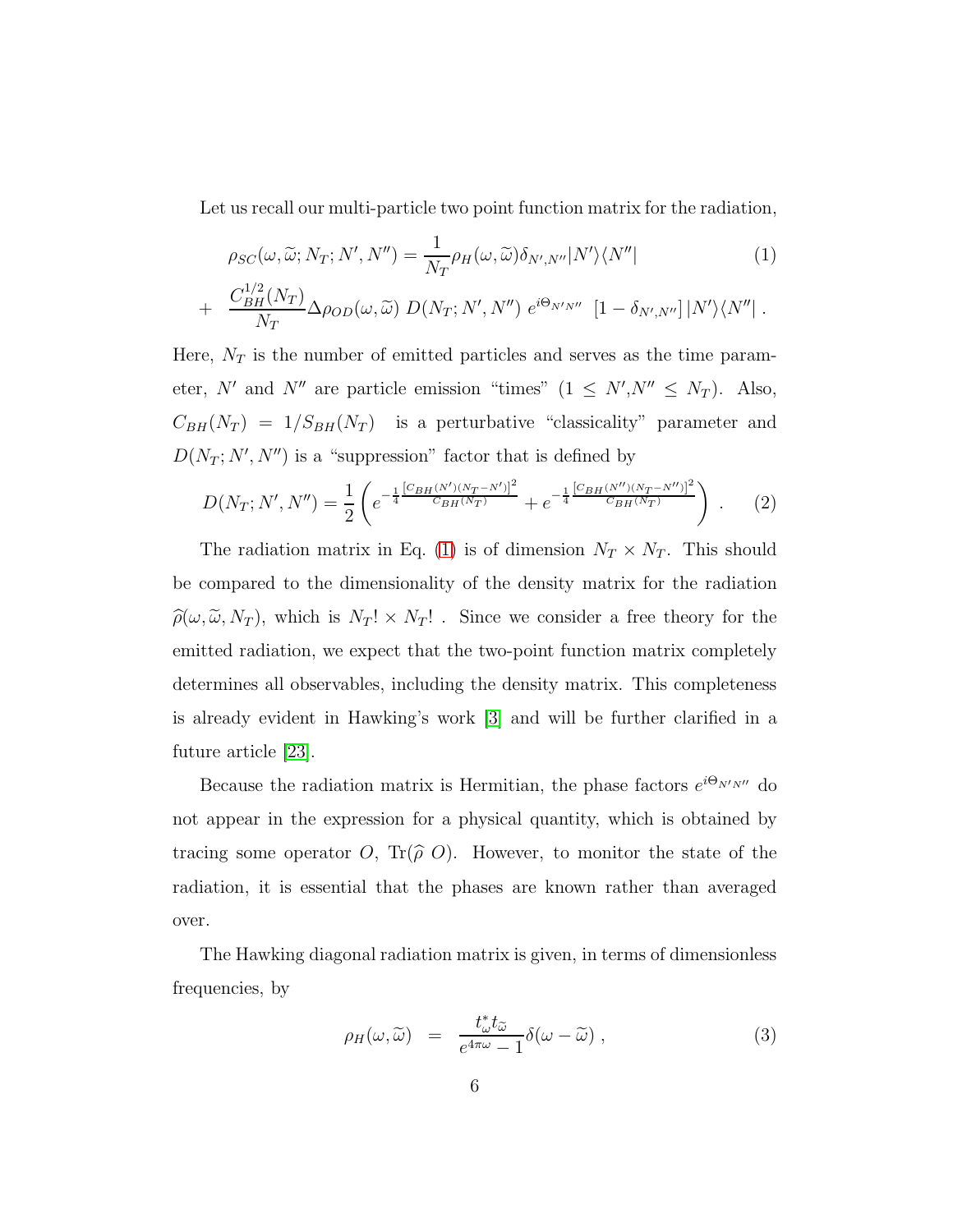where the  $t$ 's are transmission coefficients. We assume the normalization Tr  $\rho_H = \int d\omega \, \rho_H(\omega, \omega) = 1$ ; so that Tr  $\rho_{SC} = \sum dN' \int d\omega \, \rho_H(\omega, \omega; N', N') =$ 1 .

The frequency-dependent factor in the off-diagonal part of the radiation matrix has the form

$$
\Delta \rho_{OD}(\omega, \widetilde{\omega}) = \frac{t_{\omega}^* t_{\widetilde{\omega}}}{(2\pi)^3} \frac{2}{(\omega \widetilde{\omega})^{1/2}} \left(\frac{C_{BH}}{4}\right)^{+2i(\omega - \widetilde{\omega})} \times \Gamma(1 + 2i\omega) \Gamma(1 - 2i\widetilde{\omega}) e^{-\pi(\omega + \widetilde{\omega})} \Gamma\left(\frac{1}{2} - i(\omega - \widetilde{\omega})\right) \times \left\{ \Gamma(2i(\omega - \widetilde{\omega})) \left[ \frac{\Gamma(\frac{1}{2} + 2i\widetilde{\omega})}{\Gamma(\frac{1}{2} + 2i\omega)} + \frac{\Gamma(\frac{1}{2} - 2i\omega)}{\Gamma(\frac{1}{2} - 2i\widetilde{\omega})} \right] + \frac{i}{\omega - \widetilde{\omega}} \right\}.
$$
 (4)

The exact form of  $\Delta \rho_{OD}(\omega, \tilde{\omega})$  will not be important for the rest of the discussion. It can be regarded as a uniform matrix for all dimensionless frequencies less than unity. In Schwarzschild units, this means less than the Hawking temperature  $T_H$ . What will be needed in the following is

<span id="page-6-0"></span>
$$
\text{Tr}\left[ (\rho_{SC})^2 \right] = \frac{1}{N_T} + \frac{\sqrt{2\pi}}{4} \frac{N_{coh}(N_T) C_{BH}(N_T)}{N_T} \text{Tr}\left[ (\Delta \rho_{OD}(\omega, \tilde{\omega}))^2 \right] , \quad (5)
$$

where  $N_{coh}$  is the coherence time in particle-number units and one finds that

$$
\text{Tr}\left[ (\Delta \rho_{OD}(\omega, \widetilde{\omega}))^2 \right] \ = \ \int d\omega \int d\widetilde{\omega} \ \frac{f(\omega, \widetilde{\omega})}{\left(e^{4\pi\omega} - 1\right) \left(e^{4\pi\widetilde{\omega}} - 1\right)} \,, \tag{6}
$$

with  $f(\omega, \tilde{\omega})$  being a slowly evolving function of order unity for the relevant values of frequency. It follows from the normalization convention Tr  $\rho_H = 1$ that Tr  $[(\Delta \rho_{OD}(\omega, \tilde{\omega}))^2]$  is also a number of order unity.

In the untracked case, expression [\(5\)](#page-6-0) is valid only until the transparency time when  $N_{coh}C_{BH} \simeq 1$ . As a consequence, we were unable in [\[20\]](#page-21-1) to verify, quantitatively, that the radiation does purify by the end of evaporation. The current work rectifies this earlier omission by using the purity and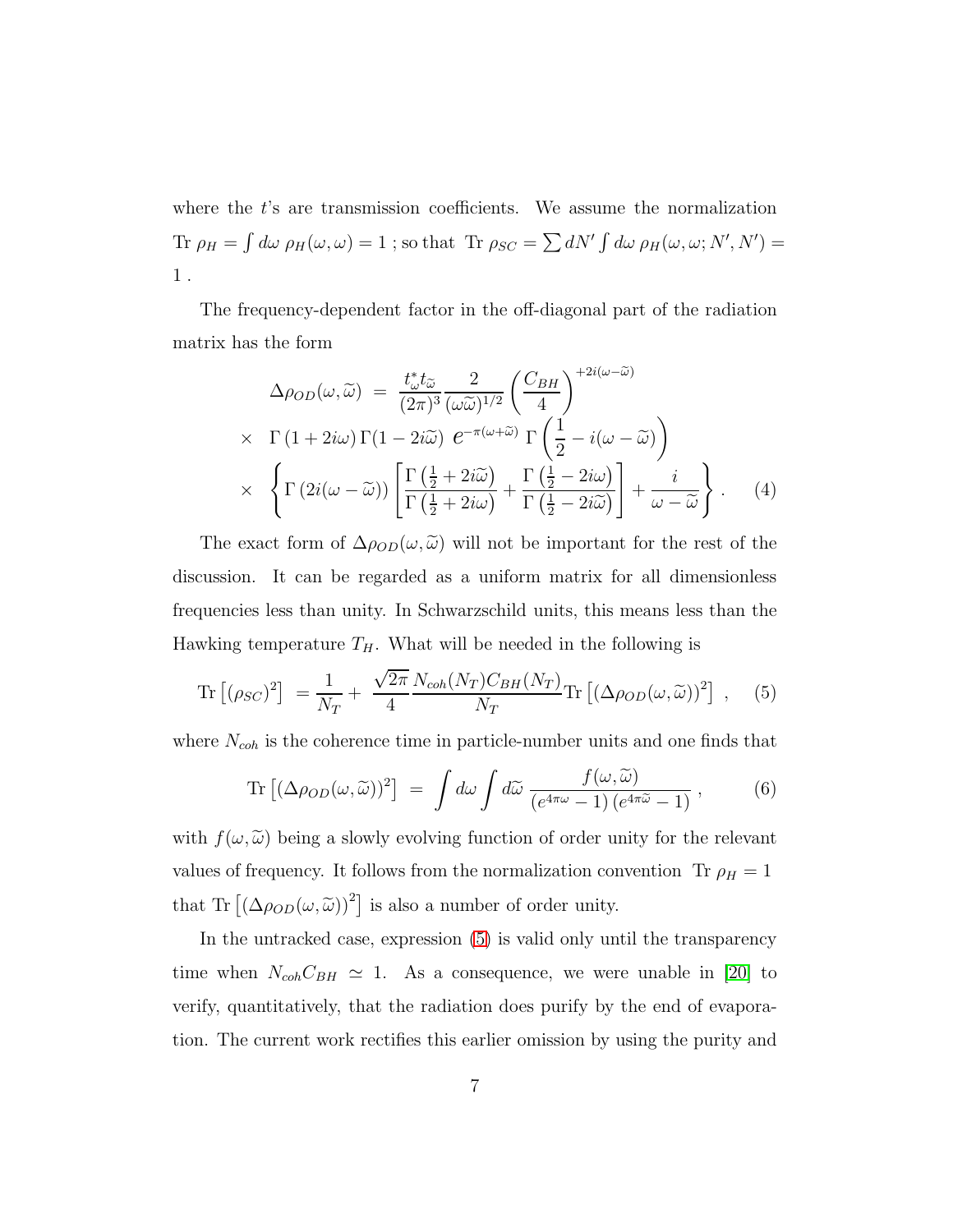participation ratio and their relation to the Renyi entropy rather than the entanglement entropy of the radiation matrix.

Finally, let us clarify the role of the suppression factor  $D(N_T; N', N'')$ . Because of this factor, the non-vanishing off-diagonal elements of  $\rho_{SC}$  are contained within a pair of strips. One of the strips extends over all permissible values of  $N''$  but over a parametrically smaller range of  $N'$  values; roughly,  $N_T - N_{coh}(N_T) \le N' \le N_T$ . The other strip is similar except that N' and  $N''$  are interchanged.

# 2 Purity and participation ratio

#### 2.1 Definitions

For a matrix with a unit trace, the purity is defined as  $P[\rho] = Tr[\rho^2]$ . For our matrix, this is given by Eq. [\(5\)](#page-6-0),

$$
P(N_T) = \frac{1}{N_T} + \frac{1}{N_T} N_{coh}(N_T) C_{BH}(N_T) ,
$$
 (7)

where order-unity numerical factors have now been disregarded. The first term is the contribution from the diagonal part and will be denoted  $P_D$ , whereas the second term is from the off-diagonal part and will be denoted P<sub>OD</sub>.

The participation ratio (PR), which is defined as the inverse of the purity  $PR = 1/P$ , is the main tool of our subsequent analysis. It is a measure of the number of non-vanishing eigenvalues of the radiation matrix and can, therefore, be expected to correspond to the Renyi entropy  $H_2 = \ln\left(\frac{1}{Tr(\hat{\rho}^2)}\right)$  $\overline{ }$ of the density matrix for the radiation.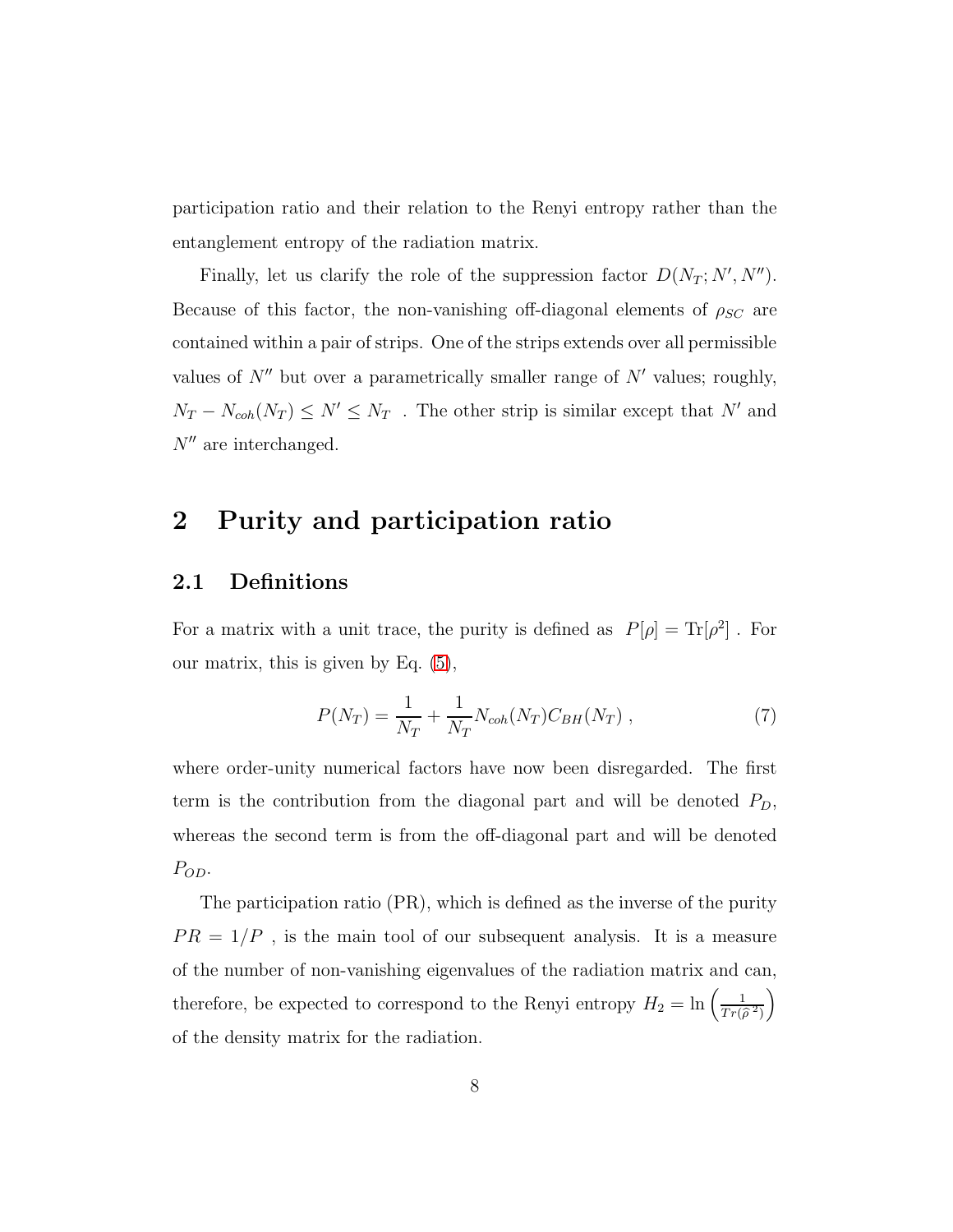Indeed, let us consider the matrix  $\rho_\omega^{\ \tilde\omega} = \langle 0_{in} | b_\omega^\dagger b^{\tilde\omega} | 0_{in} \rangle$ , where  $|0_{in} \rangle$  is the vacuum at past null infinity and  $b_{\omega}^{\dagger}$  is a creation operator for an outgoing Hawking mode at frequency  $\omega$ . This is essentially our radiation matrix (unnormalized, with emission times suppressed). Then the Renyi entropy of the density matrix can be found using the simple identity [\[23\]](#page-21-4)

$$
H_2(\widehat{\rho}) = \text{Tr}\left[\ln\left(1 + 2\rho\right)\right] \,. \tag{8}
$$

This relation makes it clear that the Renyi entropy is providing an estimate of the number of non-vanishing eigenvalues and, hence, the PR of the matrix  $\rho$ . It also allows one to verify that the proposed correspondence is parametrically correct, even when the semiclassical corrections are included. This identification will be important later when our results are compared with those of the Page model.

#### 2.2 With tracking

Let us first consider how to obtain the PR for our model in the case of "tracking" (see Section 1). As explained, the emitted radiation has a finite coherence time  $t_{coh}$  and, during this time interval, the radiation matrix elements associated with a newly emitted Hawking mode are accessible. Now suppose that we record the amplitude  $A_{N'N''}$  and phase  $\Theta_{N'N''}$  of a given entry at a time when this information can still be accessed. If we do so for all the entries, then the radiation matrix is known in its entirety at any given time. Even though some of the entries have already decayed to exponentially small, inaccessible values, we have been careful to keep records of them.

Here, we are ignoring the practical issues that are involved with track-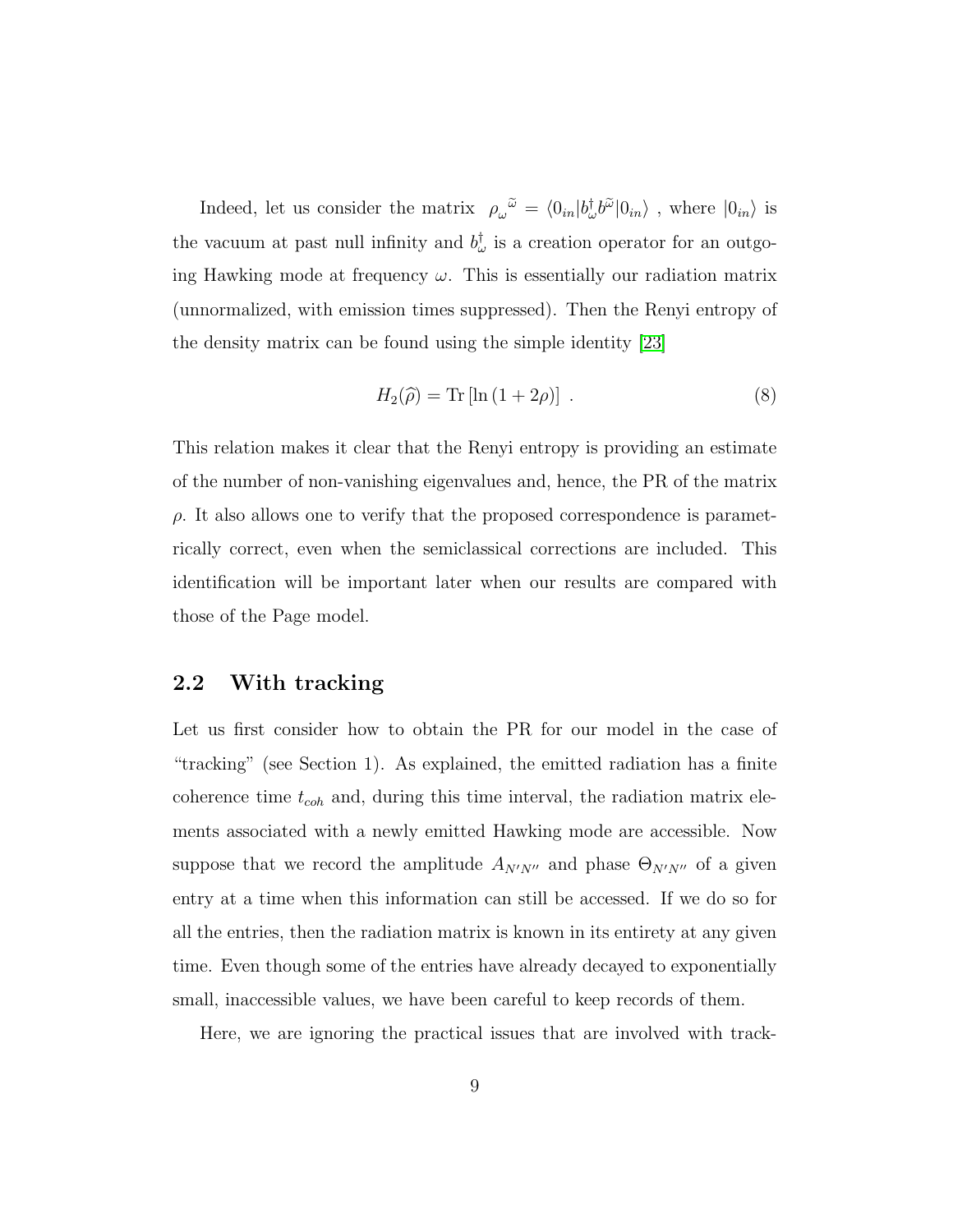ing the information. Clearly, for recording the information coming out of a macroscopic BH, one needs a very large storage device. Also, when the radiation is tracked, the state of the near-horizon matter changes in a significant way. This will not be discussed here.

Next suppose that, at a given time  $N_T$ , we list the phases of the measured entries and assign to them a magnitude  $\sqrt{C_{BH}(N_T)}$  rather than their originally measured magnitudes. The off-diagonal part of the radiation matrix is then a matrix of uniform magnitude  $\sqrt{C_{BH}(N_T)}e^{i\Theta_{N'N''}}$ . The diagonal part is kept as it was, except that the normalization and the temperature, which is implicit in the dimensionless frequencies, depends on  $N_T$ .

In the tracked case, the coherent strips in the radiation matrix effectively extend over the full matrix,  $N_{coh} \rightarrow N_T$ . Hence,

<span id="page-9-1"></span>
$$
P(N_T) = \frac{1}{N_T} + C_{BH}(N_T) , \qquad (9)
$$

so that  $P_D = \frac{1}{N_c}$  $\frac{1}{N_T}$  and  $P_{OD} = C_{BH}(N_T) = \frac{1}{S_{BH}(N_T)} \simeq \frac{1}{S_{BH}(0)}$  $\frac{1}{S_{BH}(0)-N_T}$ .

The PR is then given by

<span id="page-9-0"></span>
$$
PR(N_T) = \frac{N_T(S_{BH}(0) - N_T)}{S_{BH}(0)}
$$
\n(10)

and starts to decrease when  $\frac{dP}{dN_T} = 0$ ; this being when  $N_T = \frac{1}{2}$  $\frac{1}{2}S_{BH}(0)$ , exactly at the Page time! Equation [\(10\)](#page-9-0) is depicted in Figs. 1 and 2.

For later comparison with the Page model, let us also calculate the deviation of the PR for our radiation matrix from that of a thermal matrix. This quantity should then be compared to the Renyi information  $I_R = H_2(thermal) - H_2$  of the density matrix; namely, the difference between the Renyi entropy of a thermal matrix and that of the actual matrix.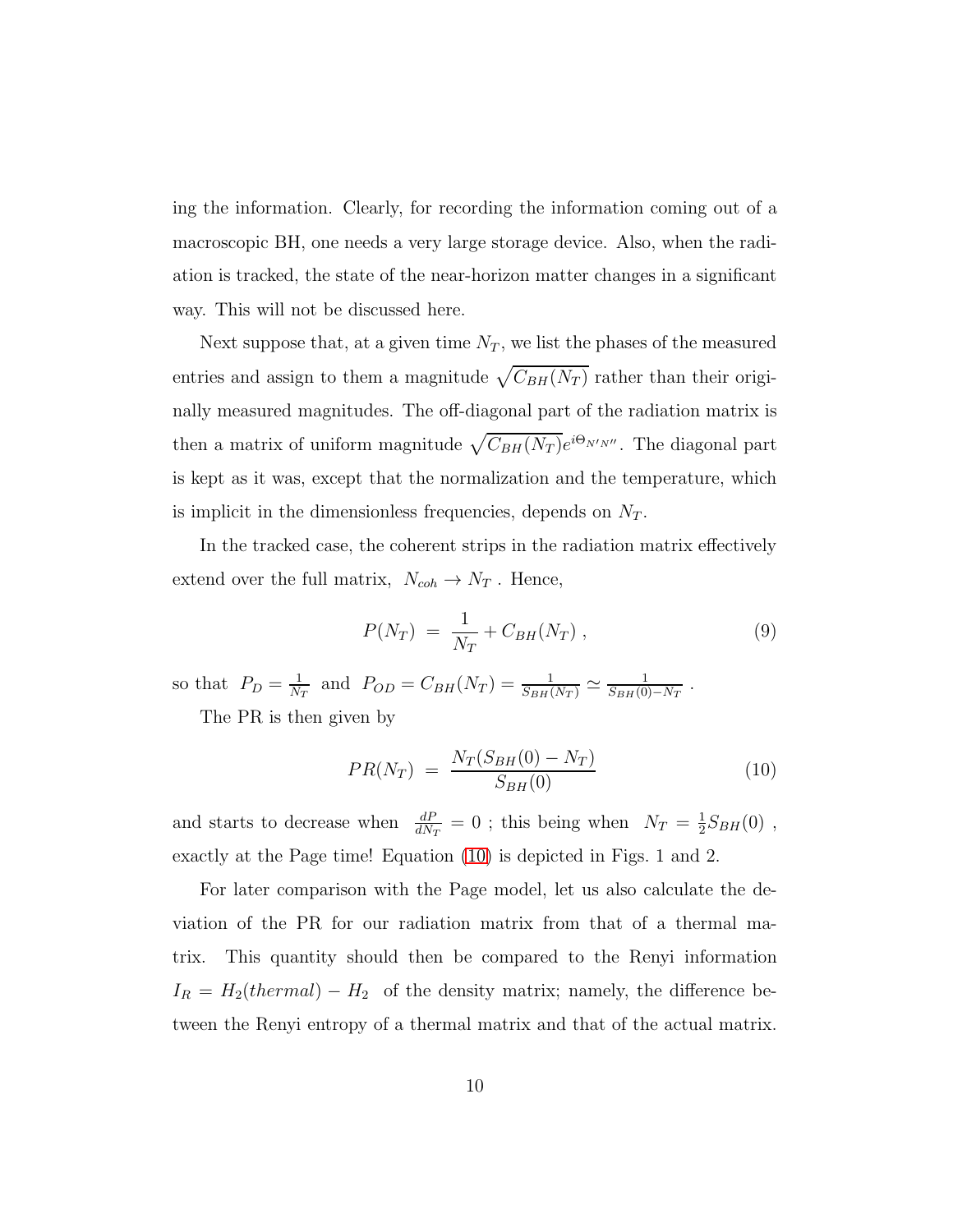

Figure 1: The Renyi entropy  $H_2$  as a function of the number  $N_T$  of emitted Hawking modes is shown for the Page model (black, triangular) from Eq. [\(27\)](#page-15-0) and the participation ratio is shown for our model with tracking (blue, curved) from Eq. [\(10\)](#page-9-0). Here, N denotes the maximal value of  $N_T$ , which is approximately  $S_{BH}(0)$ .

For our model (denoting this deviation by  $I_R$  as well),

<span id="page-10-0"></span>
$$
I_R(N_T) \simeq N_T - PR(N_T) = \frac{N_T^2}{S_{BH}(0)}.
$$
 (11)

Equation [\(11\)](#page-10-0) is depicted in Fig. 3.

The same results can be obtained in a way that will be relevant to the next discussion. The off-diagonal part of the purity  $P_{OD}(N_T)$ , when suitably normalized, grows by one with every emission of a Hawking mode,

<span id="page-10-1"></span>
$$
\frac{N_T}{C_{BH}(N_T)} P_{OD}(N_T) = \frac{1}{C_{BH}(1)} P_{OD}(1)(N_T - 1) \,. \tag{12}
$$

Initially,  $P_{OD}(1) = 1/S_{BH}(0)$ . Then, taking into account that  $C_{BH}(1)S_{BH}(0) \simeq$ 1 and that  $(N_T - 1)/N_T \simeq 1$ , we have

$$
P_{OD}(N_T) = C_{BH}(N_T) , \qquad (13)
$$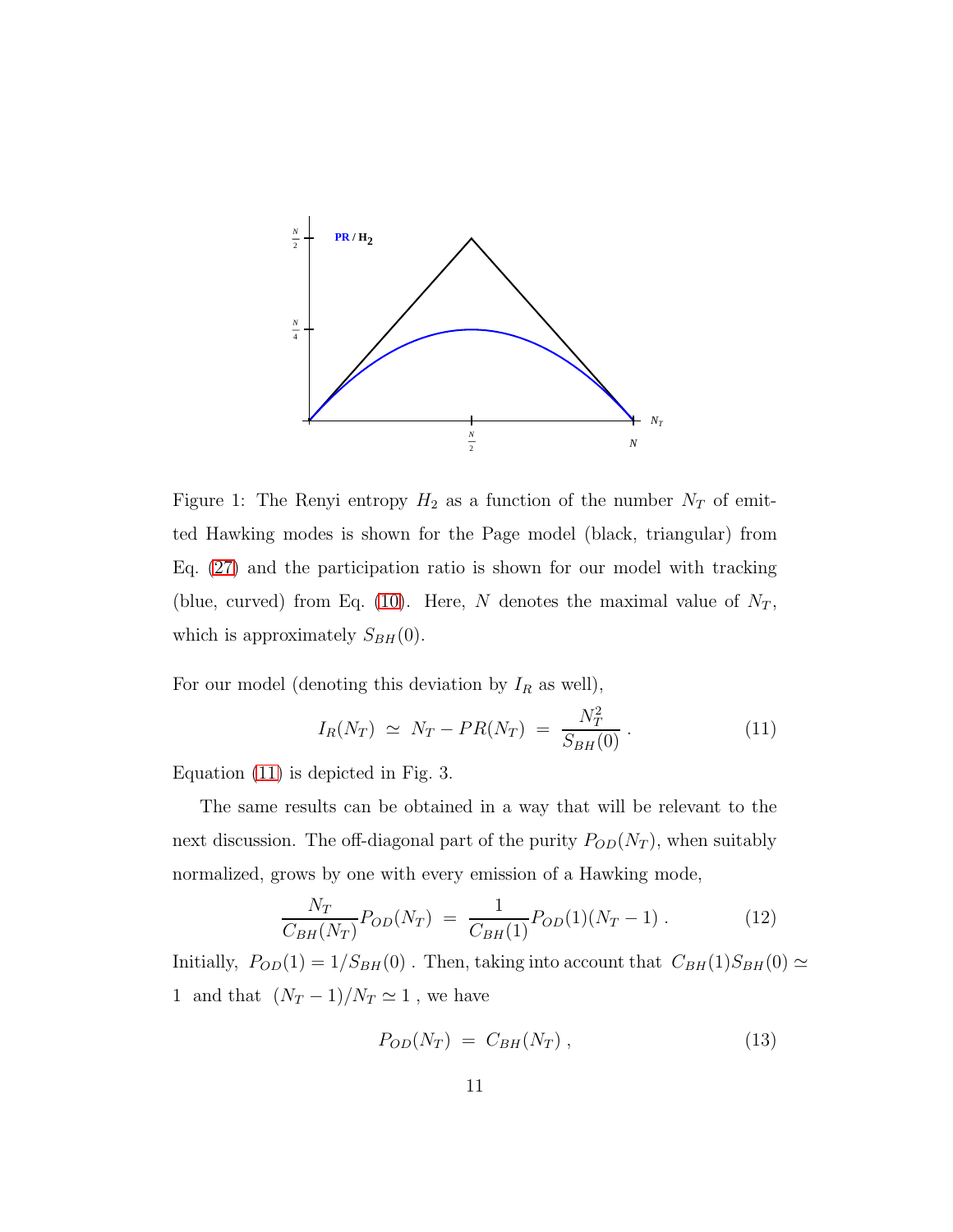exactly as in Eq. [\(9\)](#page-9-1).

#### 2.3 Without tracking

We can repeat this analysis without tracking, but first a cautionary note: In this case, information about the correlations is only accessible after the (parametrically late) transparency time. But, if an observer waits until after this time to record the emissions, it is unclear if she can learn about all the correlations before the BH completely evaporates without violating the rules of causality or seriously distorting the spacetime. The real point of this case is to show that, in principle, the final state of the radiation purifies irrespective of the actions of any observer.

Now, in this case, the only available information during most of the lifetime of the BH is that contained within the off-diagonal strips. The purity is, as before,

<span id="page-11-0"></span>
$$
P(N_T) = \frac{1}{N_T} + \frac{1}{N_T} N_{coh}(N_T) C_{BH}(N_T) . \qquad (14)
$$

Recall that for our model up to the transparency time,  $N_{coh}(N_T) = \sqrt{S_{BH}(N_T)}$ .

We can use Eq. [\(14\)](#page-11-0) to evaluate the PR. Then, since  $N_{coh}(N_T)C_{BH}(N_T)$  =  $S_{BH}^{-1/2}(N_T) \ll 1$  and  $S_{BH}(N_T) \simeq S_{BH}(0) - N_T$ ,

<span id="page-11-1"></span>
$$
PR(N_T) = N_T \frac{1}{1 + S_{BH}^{-1/2}(N_T)}
$$
  
\n
$$
\simeq N_T \left[ 1 - S_{BH}^{-1/2}(N_T) \right]
$$
  
\n
$$
\simeq N_T \left[ 1 - (S_{BH}(0) - N_T)^{-1/2} \right],
$$
\n(15)

while the corresponding information goes as

<span id="page-11-2"></span>
$$
I_R(N_T) \simeq N_T S_{BH}^{-1/2}(N_T) \simeq N_T (S_{BH}(0) - N_T)^{-1/2} \,. \tag{16}
$$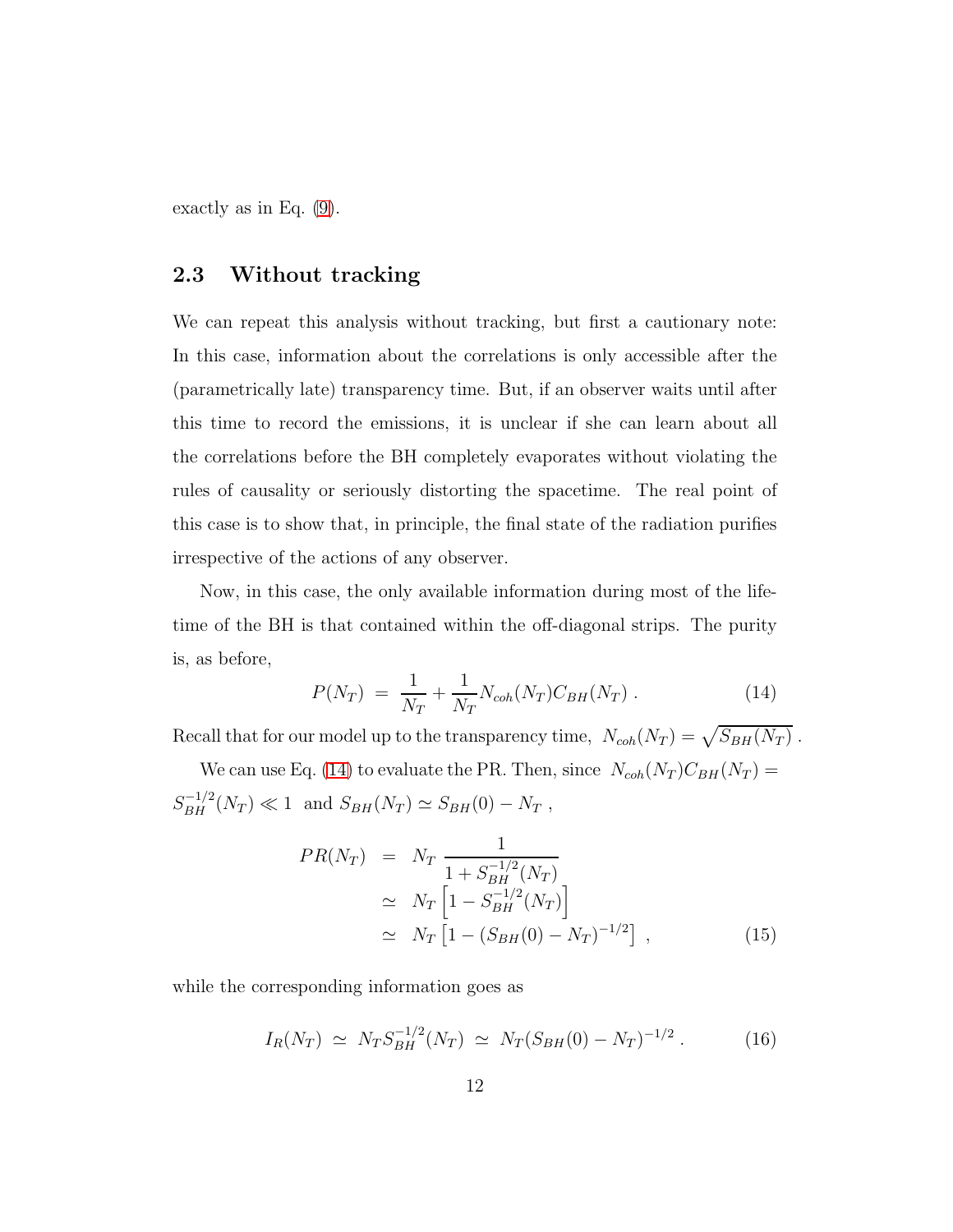Equations [\(15,](#page-11-1)[16\)](#page-11-2) are depicted in Figs. 2 and 3, respectively.

A simple way to compare the information content for untracked versus the tracked case is to use the general form

$$
I_R(N_T) = N_T \frac{C_{BH}(N_T)\Delta N}{1 + C_{BH}(N_T)\Delta N}, \qquad (17)
$$

where  $\Delta N$  measures the degree of information accessibility;  $\Delta N$  =  $N_T$ when there is tracking and  $\Delta N = N_{coh}(N_T)$  when there is not.

The above estimates are meant to be valid only up until the transparency time, which we will now define as the time at which the purity  $P$  starts to grow. This is a somewhat different definition than that in [\[20\]](#page-21-1), where  $N_{trans}$ signaled the onset of rapid information release. However, the two definitions do give similar results for our model.

We can formally identify  $N_{trans}$  by starting with

$$
\frac{dP}{dN_T} = -\frac{1}{N_T^2} - \frac{1}{N_T^2} (S_{BH}(0) - N_T)^{-1/2} + \frac{1}{2N_T} (S_{BH}(0) - N_T)^{-3/2} . \tag{18}
$$

The transparency time is defined as the value of  $N_T$  for which  $\frac{dP}{dN_T} = 0$ , which occurs when

$$
-(S_{BH}(0) - N_{trans})^{3/2} - (S_{BH}(0) - N_{trans}) + \frac{1}{2}N_{trans} = 0.
$$
 (19)

Assuming that  $S_{BH}(0) - N_{trans} \ll S_{BH}(0)$  and that  $S_{BH}(0) - N_{trans} \gg 1$ , we obtain

<span id="page-12-0"></span>
$$
N_{trans} = S_{BH}(0) - \left(\frac{1}{2}S_{BH}(0)\right)^{2/3}, \qquad (20)
$$

which is parametrically equal to the transparency time as defined previously in [\[20\]](#page-21-1).

We would now like to follow the purity beyond  $N_{trans}$ ; in which case, the previous considerations no longer apply. However, we can use the fact that,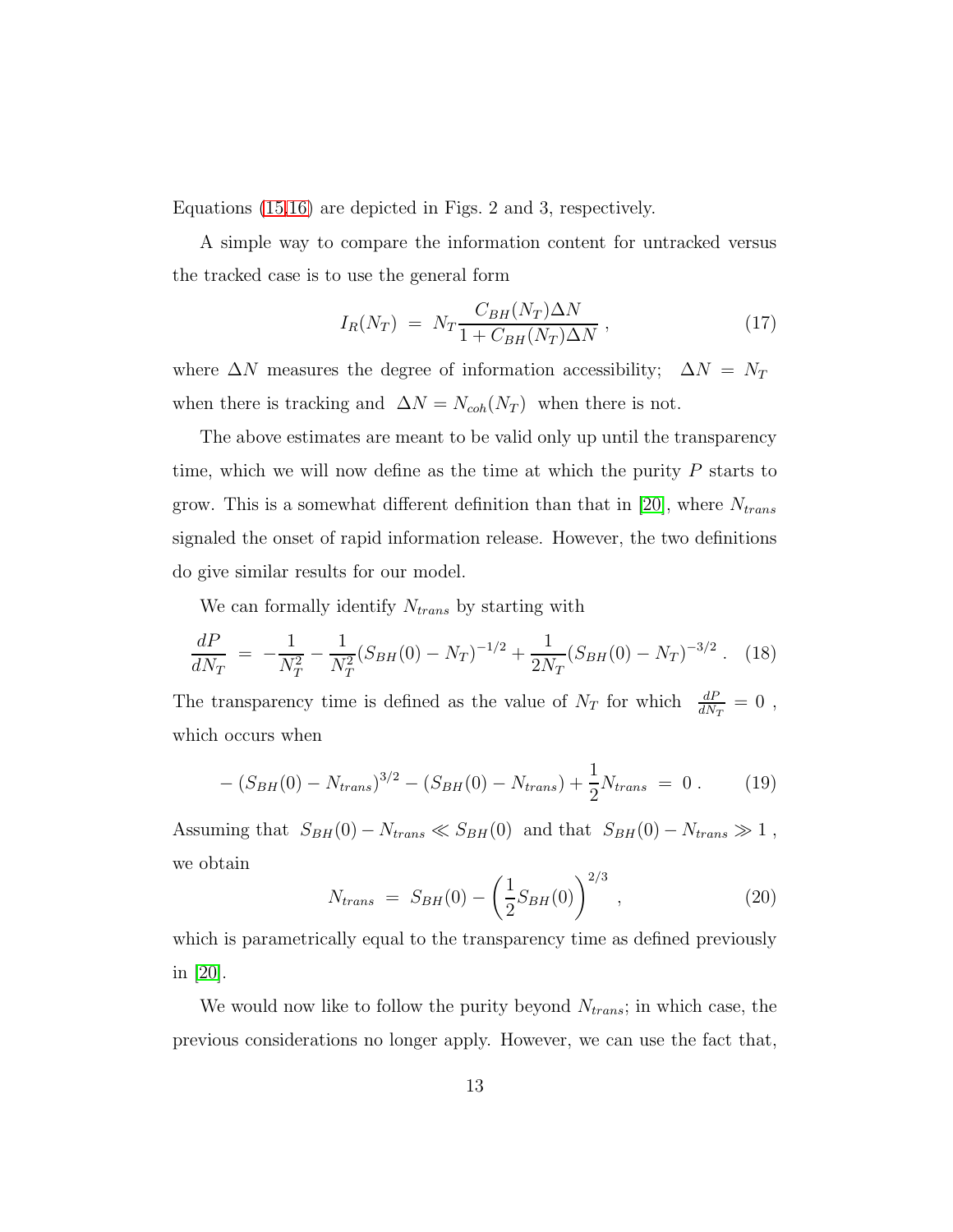after the transparency time, all the phases and amplitudes of the density matrix elements become available, just as in the situation with tracking. This is because, by this point, the horizon no longer acts as a causal barrier. Rather, after the transparency time, the BH acts as a perfect reflector of information and does so at a rate that is only bounded by the constraints of causality [\[24,](#page-21-5) [22\]](#page-21-3).

Then, as the tracking effectively starts at  $N_{trans}$ , it follows by analogy with Eq.  $(12)$  that

$$
\frac{N_T}{C_{BH}(N_T)}P_{OD}(N_T) = \frac{N_{trans}}{C_{BH}(N_{trans})}P_{OD}(N_{trans})(N_T - N_{trans}), \qquad (21)
$$

for any  $N_T > N_{trans}$ .

The above leads to

$$
P_{OD}(N_T) \simeq \frac{1}{2} \frac{1}{S_{BH}(0) - N_T} \,, \tag{22}
$$

where we have used Eqs. [\(14](#page-11-0)[,20\)](#page-12-0) and that  $N_{coh} = \sqrt{S_{BH}}$ ,  $S_{BH}(N_T) \simeq$  $S_{BH}(0) - N_T$  and also the late-time approximations  $N_T/N_{trans} \simeq 1$ ,  $N_T \simeq$  $S_{BH}(0)$ .

The purity reaches unity from below when  $N_T \rightarrow S_{BH}(0)$ , as does the PR from above,

<span id="page-13-0"></span>
$$
PR(N_T) = \frac{1}{\frac{1}{N_T} + \frac{1}{2} \frac{1}{S_{BH}(0) - N_T}}.
$$
\n(23)

Equation [\(23\)](#page-13-0) is depicted in Fig. 2.

The information content (or deviation from thermality) approaches its maximum value of  $S_{BH}(0)$  in the same limit,

<span id="page-13-1"></span>
$$
I_R(N_T) = N_T \left[ 1 - \frac{1}{1 + \frac{1}{2} \frac{N_T}{S_{BH}(0) - N_T}} \right].
$$
 (24)

Equation [\(24\)](#page-13-1) is depicted in Fig. 3.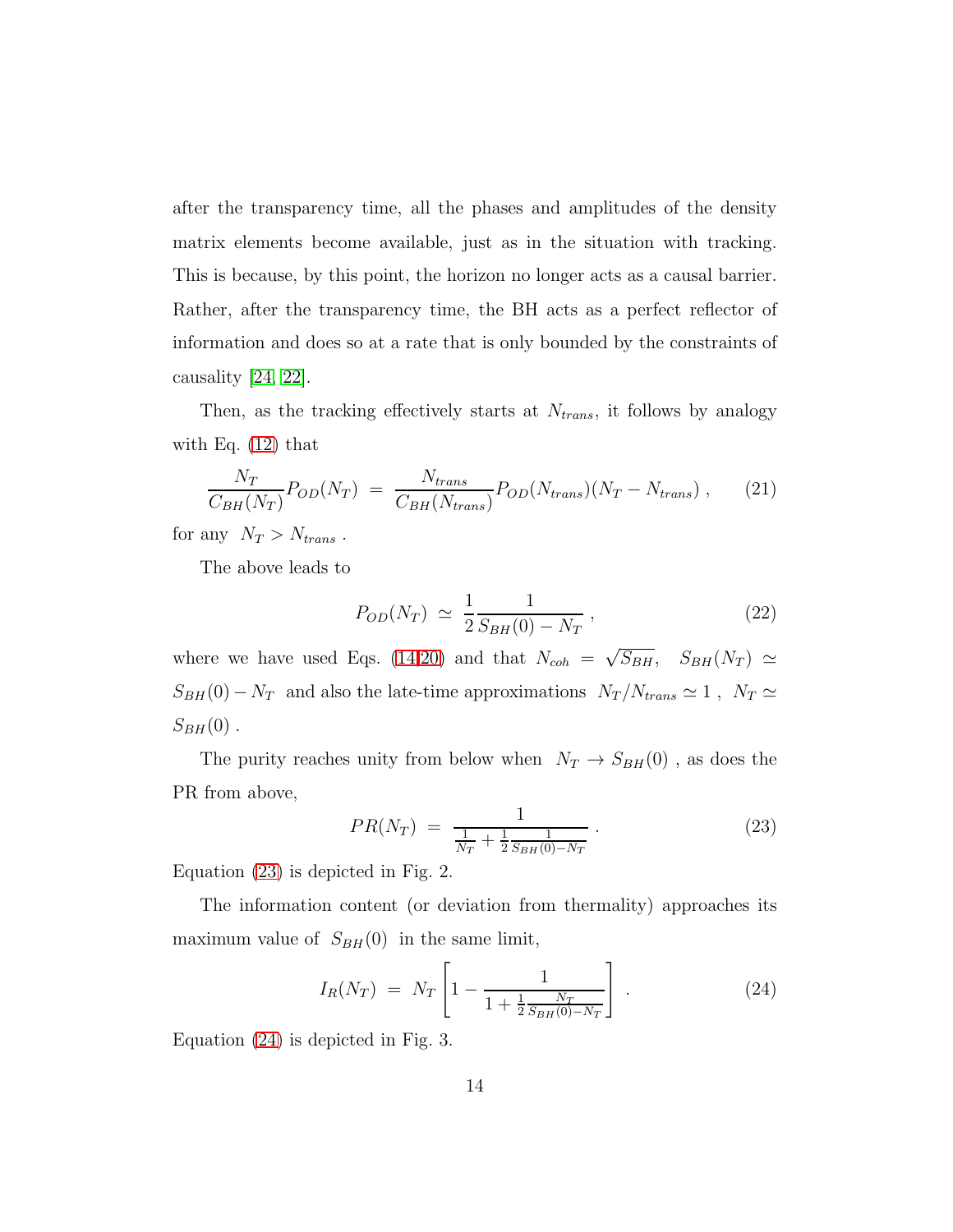

Figure 2: The participation ratio as a function of the number  $N_T$  of emitted Hawking modes is shown for our model with tracking (blue, lower) from Eq. [\(10\)](#page-9-0) and for our model without tracking (upper solid and dashed purple). The solid purple line depicts the participation ratio before the transparency time from Eq. [\(15\)](#page-11-1) and the dashed line depicts the participation ratio after the transparency time from Eq.  $(23)$ . Here, N denotes the maximal value of  $N_T$ , which is approximately  $S_{BH}(0)$ .

### 2.4 Comparing with Page

For the Page model, which is cast in terms of the radiation density matrix, the purity was calculated by Lubkin [\[25\]](#page-21-6) and later reproduced by Page [\[11\]](#page-20-0),

$$
P_{Page} = \frac{m+n}{mn+1}, \qquad (25)
$$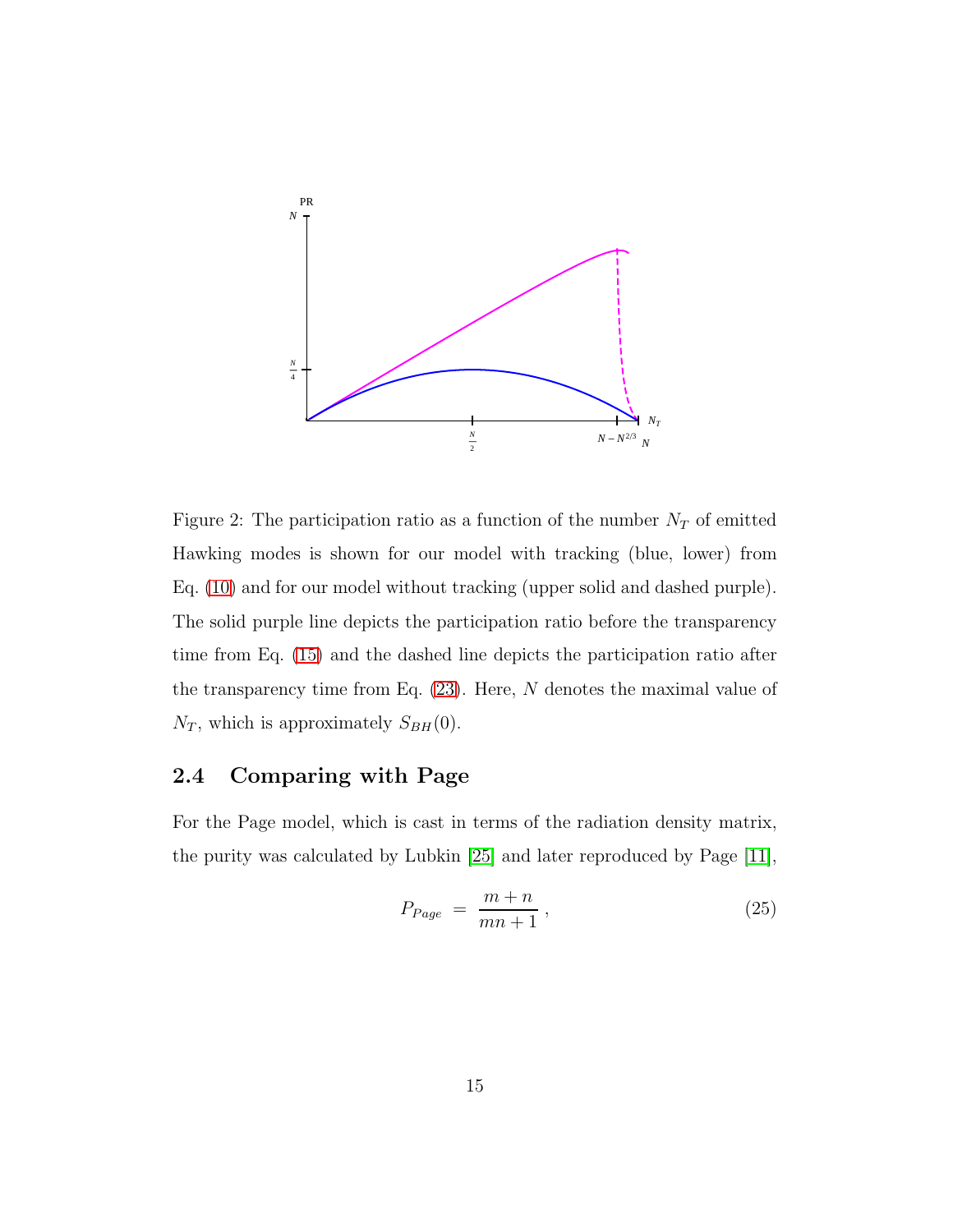where  $m = e^{S_{rad}}$  and  $n = e^{S_{BH}}$ . And so it is given approximately (using our notations) by

$$
P_{Page} = \begin{cases} e^{-N_T} & N_T < S_{BH}(0) - N_T \\ e^{-(S_{BH}(0) - N_T)} & N_T > S_{BH}(0) - N_T \end{cases}
$$
 (26)

The corresponding Renyi entropy for the Page model is then

<span id="page-15-0"></span>
$$
H_2 = \begin{cases} N_T & N_T < S_{BH}(0) - N_T \\ S_{BH}(0) - N_T & N_T > S_{BH}(0) - N_T \end{cases}
$$
 (27)

while the Renyi information is

<span id="page-15-1"></span>
$$
I_2 = \begin{cases} 0 & N_T < S_{BH}(0) - N_T \\ 2N_T - S_{BH}(0) & N_T > S_{BH}(0) - N_T \end{cases}
$$
 (28)

which is exactly the celebrated Page curve for the von-Neumann information. Equations [\(27\)](#page-15-0), [\(28\)](#page-15-1) are depicted in Figs. 1 and 3, respectively.

Figs. 1-3 provide graphical comparisons between our model, both with tracking and without, and the Page model.

# 3 Discussion: Pair-production perspective and comparison of models

One can also view the process of Hawking radiation from the pair-production perspective. We would like to emphasize that the pair-production point of view has to be compatible with the particle-emission picture, since the ingoing modes have no effect on the fate of the outgoing particles as noted by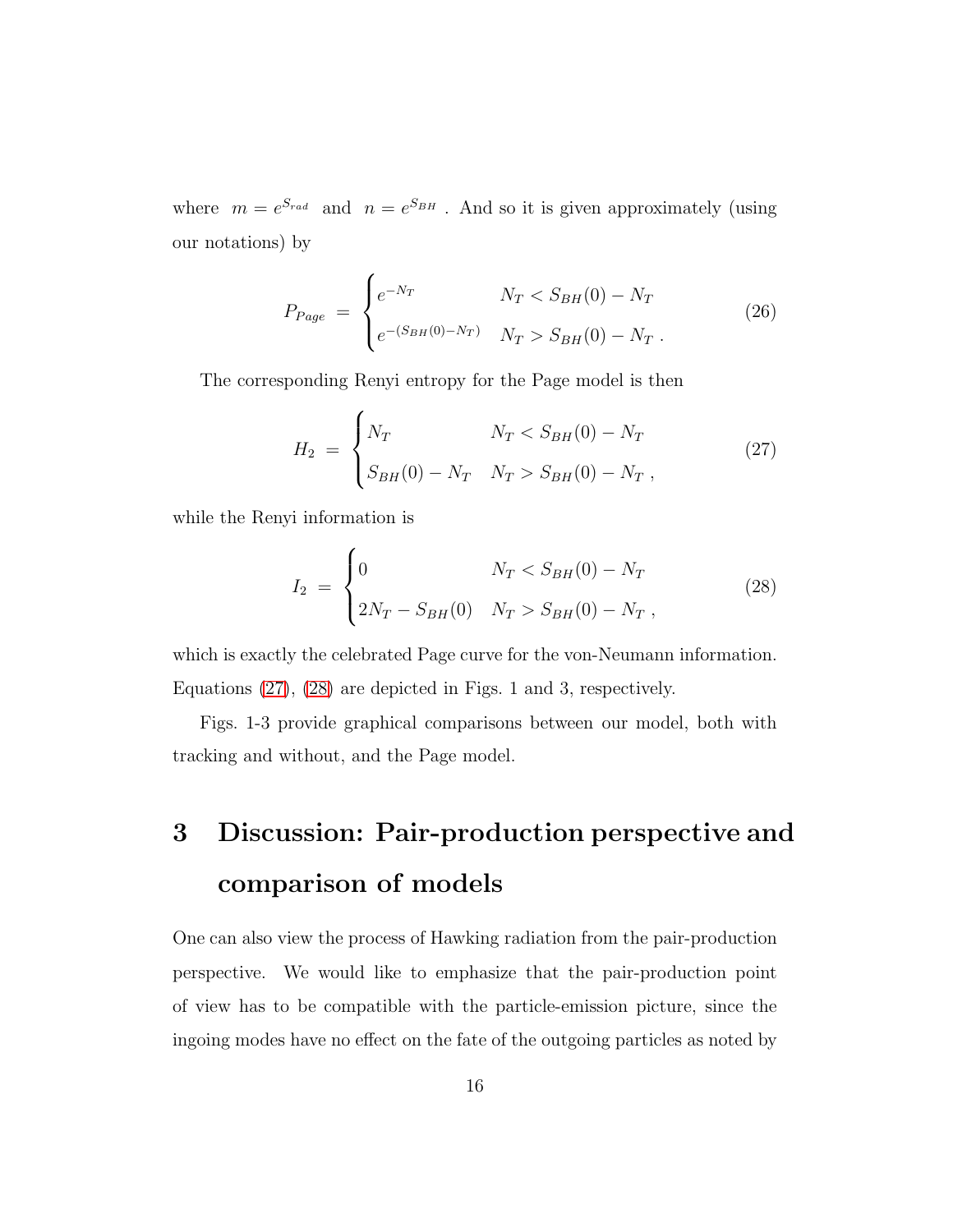

Figure 3: The Renyi information  $I_2$  as a function of the number  $N_T$  of emitted Hawking modes is shown for the Page model (black) from Eq. [\(28\)](#page-15-1) and the corresponding quantity  $I_R$  is shown for our model with tracking (blue) from Eq. [\(11\)](#page-10-0) and without tracking (solid and dashed purple). The solid purple line depicts the information before the transparency time from Eq. [\(16\)](#page-11-2) and the dashed line depicts the information after the transparency time from Eq. [\(24\)](#page-13-1). Here, N denotes the maximal value of  $N_T$ ;  $N \approx S_{BH}(0)$ .

Hawking. The pair-production picture is only relevant to the determination of the state of matter near the BH horizon.

From this viewpoint, the pairs are initially produced in a nearly maximally entangled state. The state of the produced pairs for the untracked case was discussed in [\[21\]](#page-21-2). We have found that the maximal entanglement remains in place for about one coherence time and then decays. We understand this behavior: After a period of one coherence time, the negative-energy modes are absorbed into the BH and their positive-energy partners are emitted as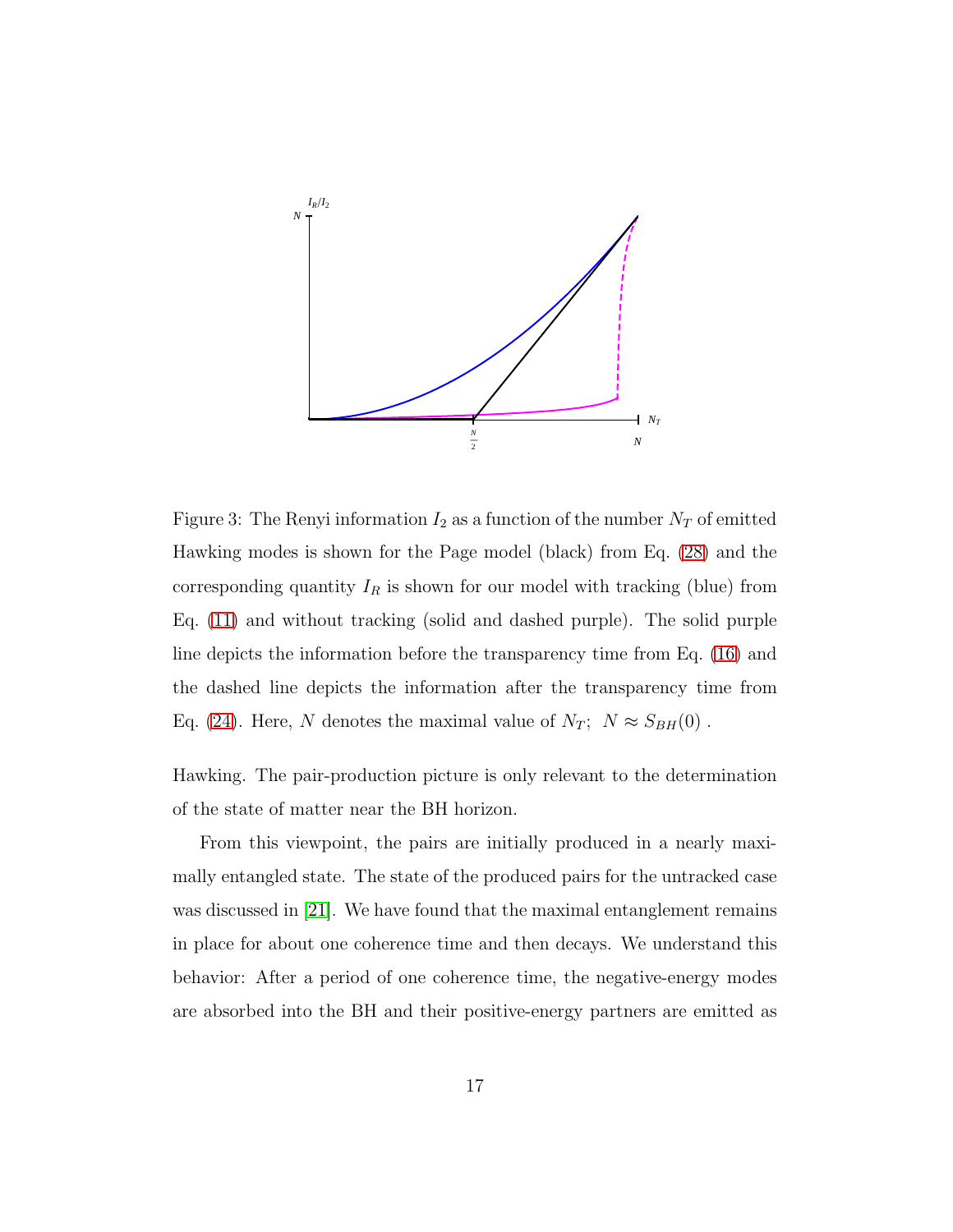outgoing Hawking particles. In the tracked case, the effect of tracking changes the state of the pairs, as is standard in quantum mechanics. We intend to discuss this case in a comprehensive way in an upcoming publication [\[26\]](#page-21-7).

As the negative-energy modes are absorbed into the interior, they modify the state of the BH. However, in our model, we do not keep track of the detailed state of the BH. We rather assign to the BH a wavefunction that is spherically symmetric and depends only on one parameter, the ratio of the instantaneous Schwarzschild radius to the Planck length. The wavefunction is only modified through changes to the mean value and variance of this parameter. However, if the entries in the off-diagonal elements of the radiation density matrix are recorded, the detailed state of the radiation is known. Then, since the true state of the BH is the purifier of the radiation, this is equivalent to knowing the details about the BH state. One might view this as a version of BH complementarity.

Meanwhile, in the Page model, the interior contents of the BH are entirely traced over, and so nothing can be known about the initial state of the BH until after the Page time has transpired. This is because, in Page's construction, most of the information is stored as correlations within whatever is the larger of the two subsystems, the radiation or the BH interior [\[11\]](#page-20-0). This is also the reason why the first bit of information only comes out after the Page time, whereas the first bit emerges after the parametrically shorter time interval  $t_{coh}$  in our framework [\[19\]](#page-21-0).

The same observation also underlies why the Page model represents the minimal rate at which the radiation from a burning body can be purified: One is tracing out the maximal amount of information at all times in the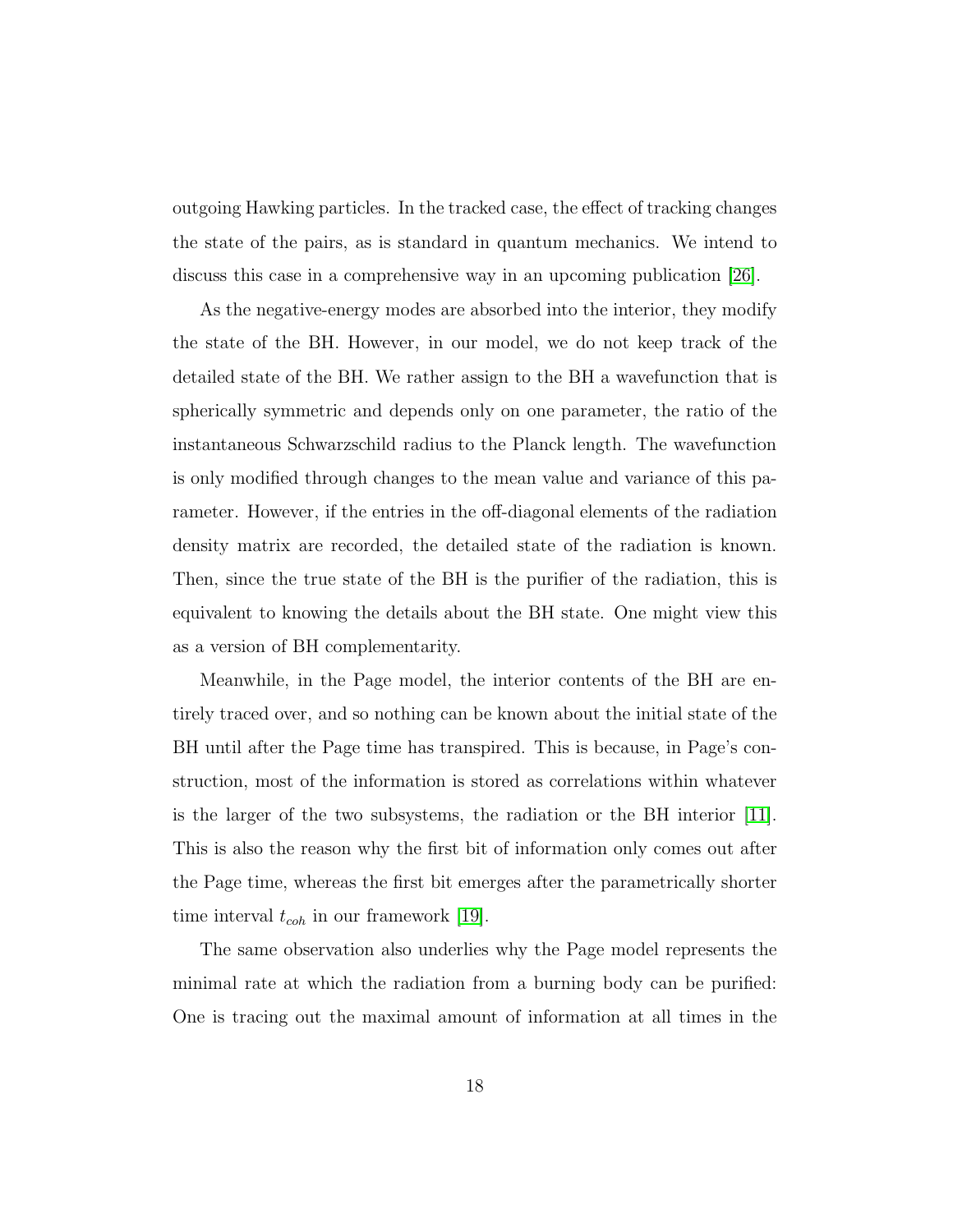process. Conversely, our model with tracking requires a minimal amount of tracing; the negative-energy partners and a single-parameter wavefunction. Therefore, this corresponds to a higher rate of purification. We will go one step further and conjecture that our model corresponds to the highest possible rate of purification.

# Acknowledgments

We would like to thank Lasma Alberte and Andrei Khmelnitsky for many useful discussions and suggestions and for comments on the manuscript. We also thank Gary Gibbons, Sunny Itzhaki, Samir Mathur, Don Page and David Turton for discussions. The research of RB was supported by the Israel Science Foundation grant no. 239/10. The research of AJMM received support from an NRF Incentive Funding Grant 85353 and a Rhodes Discretionary Grant RD31/2013. AJMM thanks Ben Gurion University for their hospitality during his visit.

# <span id="page-18-0"></span>References

- <span id="page-18-1"></span>[1] S. W. Hawking, "Black hole explosions", Nature 248, 30 (1974); "Particle creation by black holes", Comm. Math. Phys. 43, 199 (1975).
- [2] J. D. Bekenstein, "Black holes and the second law," Lett. Nuovo Cim. 4, 737 (1972); "Black holes and entropy," Phys. Rev. D 7, 2333 (1973); "Generalized second law of thermodynamics in black hole physics," Phys. Rev. D 9, 3292 (1974).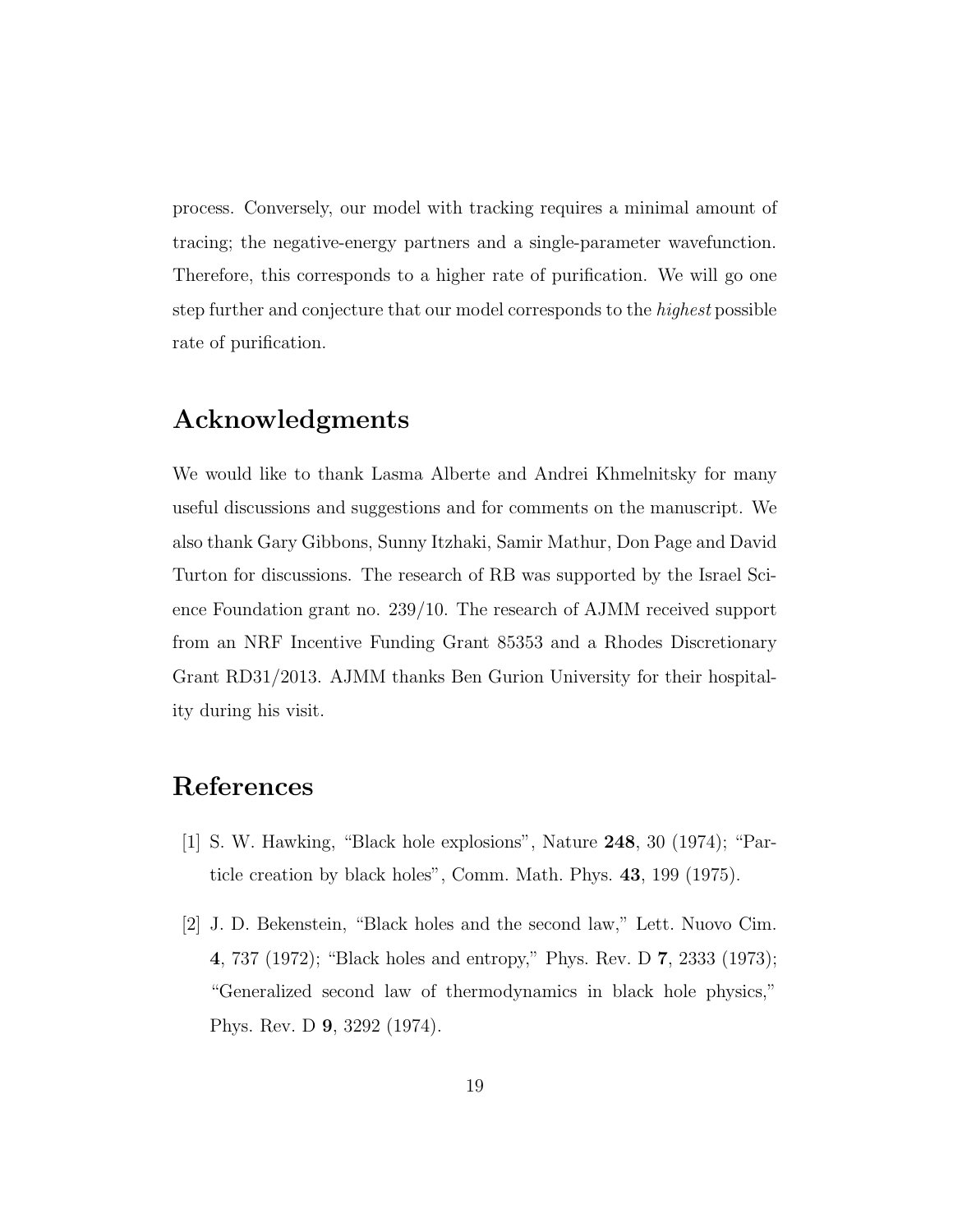- <span id="page-19-1"></span><span id="page-19-0"></span>[3] S. W. Hawking, "Breakdown of Predictability in Gravitational Collapse," Phys. Rev. D 14, 2460 (1976).
- <span id="page-19-2"></span>[4] D. N. Page, "Black hole information," arXiv:hep-th/9305040.
- <span id="page-19-3"></span>[5] S. B. Giddings, "Comments on information loss and remnants," Phys. Rev. D 49, 4078 (1994) [arXiv:hep-th/9310101].
- [6] S. D. Mathur, "What Exactly is the Information Paradox?," Lect. Notes Phys. 769, 3 (2009) [arXiv:0803.2030 [hep-th]]; "The Information paradox: A Pedagogical introduction," Class. Quant. Grav. 26, 224001 (2009) [arXiv:0909.1038 [hep-th]]; "What the information paradox is not," arXiv:1108.0302 [hep-th].
- <span id="page-19-4"></span>[7] A. Almheiri, D. Marolf, J. Polchinski and J. Sully, "Black Holes: Complementarity or Firewalls?," JHEP 1302, 062 (2013) [arXiv:1207.3123 [hep-th]].
- <span id="page-19-6"></span><span id="page-19-5"></span>[8] N. Itzhaki, "Is the black hole complementarity principle really necessary?," arXiv:hep-th/9607028.
- [9] S. L. Braunstein, S. Pirandola and K. Zyczkowski, "Entangled black holes as ciphers of hidden information," Phys. Rev. Lett. **110**, 101301 (2013) [arXiv:0907.1190 [quant-ph]].
- <span id="page-19-7"></span>[10] R. Bousso, "Firewalls From Double Purity," Phys. Rev. D 88, 084035 (2013) [arXiv:1308.2665 [hep-th]]; "Frozen Vacuum," Phys. Rev. Lett. 112, 041102 (2014) [arXiv:1308.3697 [hep-th]].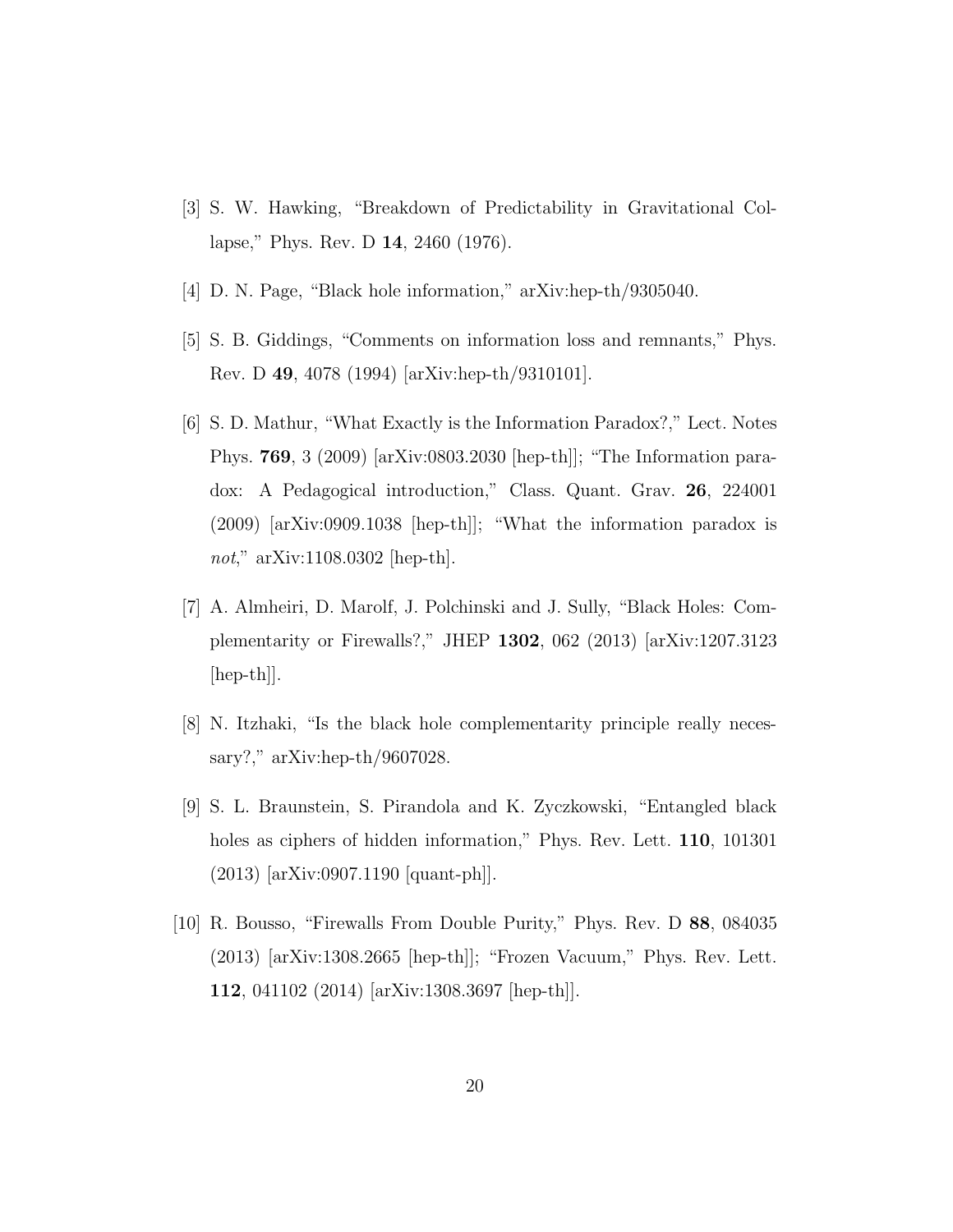- <span id="page-20-0"></span>[11] D. N. Page, "Average entropy of a subsystem," Phys. Rev. Lett. 71, 1291 (1993) [arXiv:gr-qc/9305007]; "Information in black hole radiation," Phys. Rev. Lett. 71, 3743 (1993) [arXiv:hep-th/9306083].
- <span id="page-20-2"></span><span id="page-20-1"></span>[12] A. Strominger, "Five Problems in Quantum Gravity," Nucl. Phys. Proc. Suppl. 192-193, 119 (2009) [arXiv:0906.1313 [hep-th]].
- <span id="page-20-3"></span>[13] R. Brustein, "Origin of the blackhole information paradox," arXiv:1209.2686 [hep-th].
- [14] R. Brustein and J. Kupferman, "Black hole entropy divergence and the uncertainty principle," Phys. Rev. D 83, 124014 (2011) [arXiv:1010.4157 [hep-th]].
- <span id="page-20-4"></span>[15] G. Dvali and C. Gomez, "Black Hole's Quantum N-Portrait," Fortsch. Phys. 61, 742 (2013) [arXiv:1112.3359 [hep-th]]; "Black Hole's 1/N Hair," Phys. Lett. B 719, 419 (2013) [arXiv:1203.6575 [hep-th]]; "Black Holes as Critical Point of Quantum Phase Transition," arXiv:1207.4059 [hep-th]; "Black Hole Macro-Quantumness," arXiv:1212.0765 [hep-th].
- <span id="page-20-6"></span><span id="page-20-5"></span>[16] R. Brustein and M. Hadad, "Wave function of the quantum black hole," Phys. Lett. B 718, 653 (2012) [arXiv:1202.5273 [hep-th]].
- [17] G. Dvali, C. Gomez and D. Lust, "Black Hole Quantum Mechanics in the Presence of Species," Fortsch. Phys. 61, 768 (2013) [arXiv:1206.2365 [hep-th]].
- <span id="page-20-7"></span>[18] R. Brustein and A. J. M. Medved, "Semiclassical black holes expose forbidden charges and censor divergent densities," JHEP 1309, 108 (2013) [arXiv:1302.6086 [hep-th]].